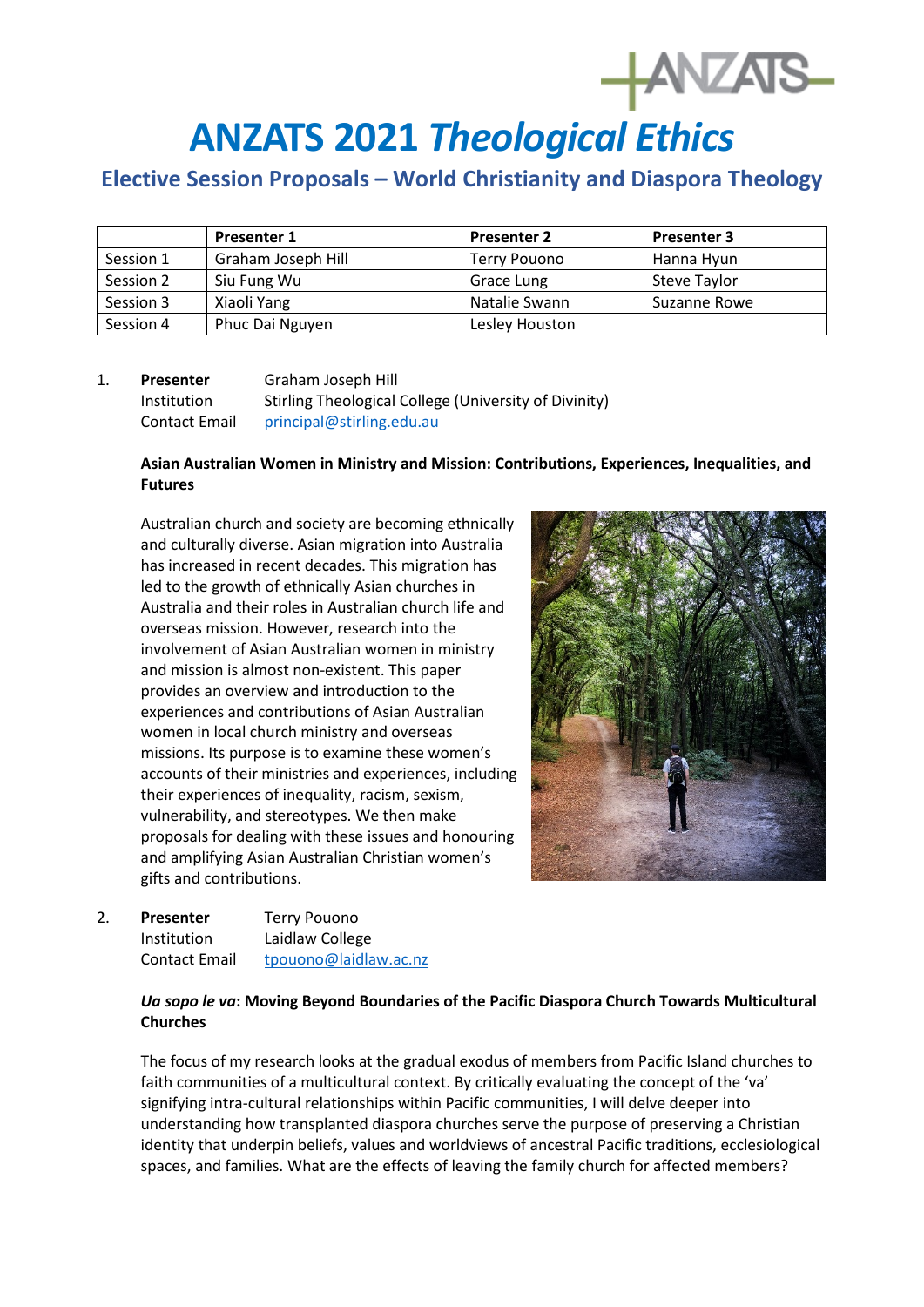In an increasingly multicultural context such as Auckland New Zealand, the boundaries of difference that distinguish different ethnic and cultural groups are increasingly becoming indistinct and uncertain. To restructure boundaries is to restructure identity. With reference to the Samoan saying, "Ua sopo le va" translated as 'transgressing cultural and relational spaces', I will investigate how the departure from culturally aligned churches allow for displaced members to restructure boundaries and reaffirm a new sense of identity in a new church.

My contention is that the rich cultural understandings of the 'va' are redefined and practised in multicultural churches creating transformative and meaningful experiences for relocated members.

3. **Presenter** Hanna Hyun Institution Sydney College of Divinity Contact Email [hannah@scd.edu.au](mailto:hannah@scd.edu.au)

#### **Exceptio Beyond Diaspora: How to Reduce the Crisis of Ecclesiastical Identity in Diaspora Mission from a Korean Theologian's Perspective**

The Seoul Declaration on diaspora Missiology shows a new direction of the missiological framework for God's kingdom work for the future. In the days of missions to the diaspora, it was recognized that God's mission through diaspora churches beyond the same diaspora to other ethnic groups would be a key task in mission today. Many scholars insist that a global migration accelerates the necessities of diaspora ministries in this global era, however, this paper is designed to describe barriers of multi-cultural ministries in reality and re-examine the ecclesiological limitations in practicing the Diaspora theology. This Diaspora Mission is possible not by pursuing the great intention and vision of the pastor or leadership, but through awakening consciousness of the saints and the whole church; because the Diaspora ministry requires a transformation of a church identity holistically which brings about the identity crisis in local churches' tradition and cultures. Therefore, the aim of this paper is to suggest ways to launch this ministry gradually in practicing a theology of Beyond Diaspora with local churches while reducing the fear of financial loss in this Diaspora mission and minimizing conflicts with other cultures.

4. **Presenter** Siu Fung Wu Institution Whitley College Contact Email [swu.communityoc@gmail.com](mailto:swu.communityoc@gmail.com)

#### **Reading Romans and Theologising with East-Asian-Australians**

Romans has shaped Christian theology for two millennia. In addition to the traditional Protestant view, three representative interpretations of Romans have emerged among Protestants in recent years, namely, New Perspective, apocalyptic reading, and participationist interpretation. Also, two significant new books on Romans were published in 2019: Reading Romans Backwards (Scot McKnight) and Romans Disarmed (Sylvia Keesmaat and Brian Walsh). McKnight proposes that Rom 12–16 is critical for understanding Romans. Keesmaat and Walsh argue that Romans disarms the cultural, political and economic powers of Paul's world and our world. Meanwhile, in his new book Reading Romans through Eastern Eyes (2019), Jackson Wu (a pseudonym) claims that traditional East Asian cultural values are closer to those of Paul than the values of the West today, and hence one must read Romans through Eastern eyes. But Wu is a Westerner himself. Therefore, the dominant studies on Romans available in Australia are authored by Westerners.

I will critique the above readings of Romans from the perspective of an East-Asian-Australian, with special references to the family values and the honour-shame worldview in my own cultural heritage and of East Asians in general. I will examine how the different interpretations may be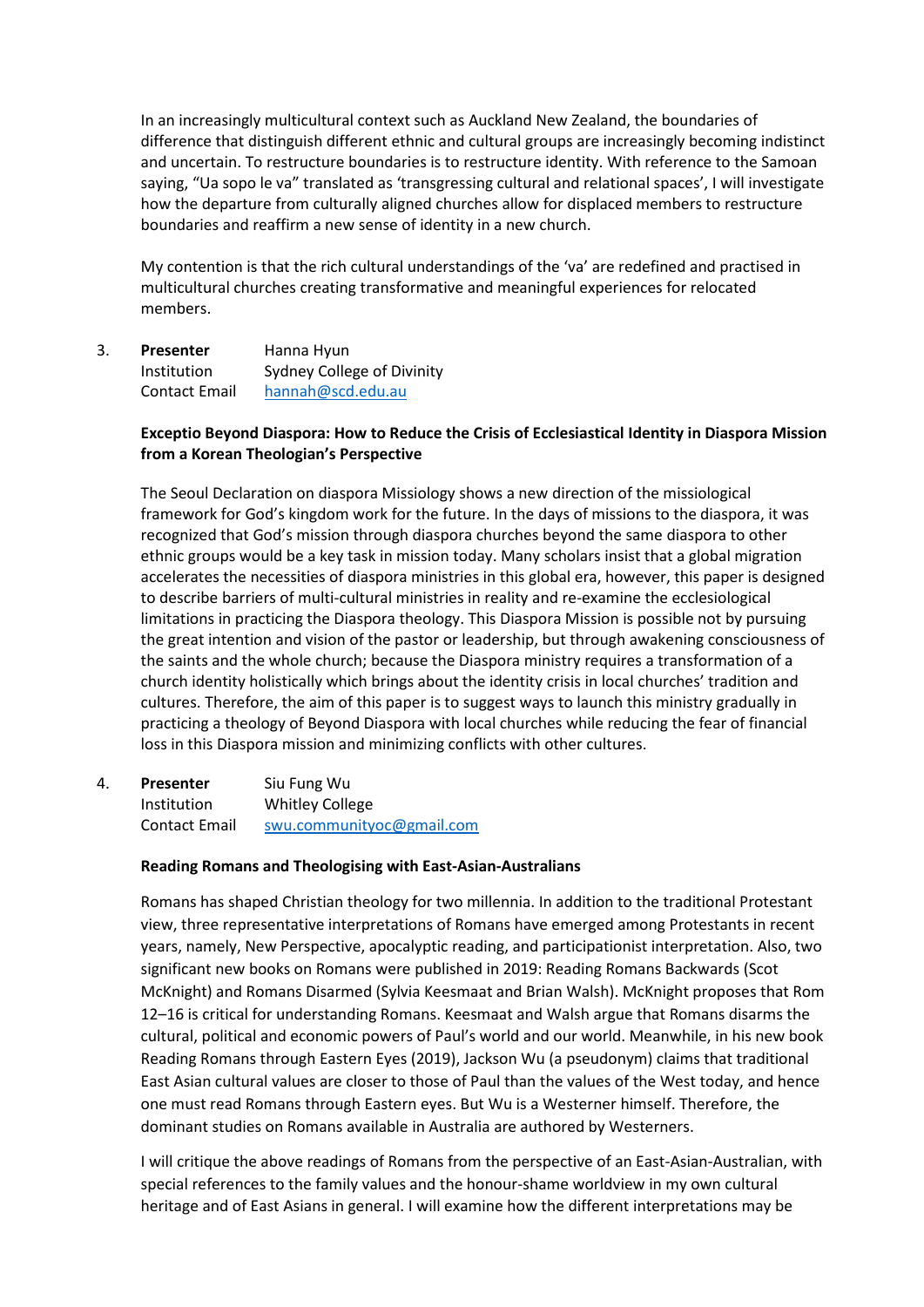relevant to East Asians as they navigate their lives in Australia. With my findings I will propose that diaspora East Asians are valuable dialogue partners in interpreting Romans and hence shaping global Christian theology.

#### 5. **Presenter** Grace Lung Institution Centre for Asian Christianity, Brisbane School of Theology Contact Email [grace.auyeung@gmail.com](mailto:grace.auyeung@gmail.com)

#### **Internalized Oppression in Chinese Australian Christians and its Mission Impact**

Increasingly, Christians with heritage from the Majority World are joining the missionary force. Within many of these countries, Christianity and colonisation were deeply entwined. Also, much of the diaspora reside in Western countries as racial minorities.

This paper argues that unaddressed wounds of internalized racism and colonial mentality in Chinese Australian Christians adversely impacts their evangelism and mission work by elevating Eurocentric Christianity, while accepting an subordinated ethno-racial status.

Drawing on empirical and theoretical analysis, first, the sources of internalized racism and colonial mentality in Chinese Australians are outlined, arising from colonialism, the racial minority status, intergeneration transmission and through media. Second, it explains how Euro-centric Christianity impacts Chinese Australians; in the academy and on missions: creating prejudice towards one's own ethnic group, complicity in racialized systems, as well as elevating Western Christian thought as biblically normative. Consequently, internalized racism and colonial mentality negatively affects the mission endeavours of Chinese Australians, particularly to new Chinese migrants, other people of colour, especially against the backdrop of the rise of Asia in world Christianity. Third, proposed solutions will be offered.

Practically, if left unaddressed, Chinese Australian Christians and other Westernized Christians from the Majority World are likely to continue perpetuating systems of racial injustice in the name of Christ both locally and overseas through mission.

| 6. | <b>Presenter</b>     | <b>Steve Taylor</b>        |
|----|----------------------|----------------------------|
|    | Institution          | <b>Flinders University</b> |
|    | <b>Contact Email</b> | kiwidrsteve@gmail.com      |

#### **Innovation Ecclesiologies and the Expanding of World Christianity**

Global Christianity assumes a gospel that expands throughout the world, from Jerusalem to the ends of the earth. Yet notions of expansion have trajectories, ethics and hoped for eschatologies that require missiological examination.

Ecclesiological expansion is probed through dialogue with research into fresh expressions in the UK (Taylor, 2019), which found that half of fresh expressions had died within ten years of birth. Longitudinal analysis of other new forms of church literature - by Riddell (1998), Frost and Hirsch (2003) - reveal similar percentages. Yet Together Towards Life (2012) affirmed the value of fresh expressions as new forms of contextual mission in the global North.

A pragmatic ecclesiology values numbers. If fresh expressions die, are they of value in theorising the expanding of world Christianity? A pastoral ecclesiology values people. What are the pastoral implications if half of newly planted diaspora churches die in new cultural contexts?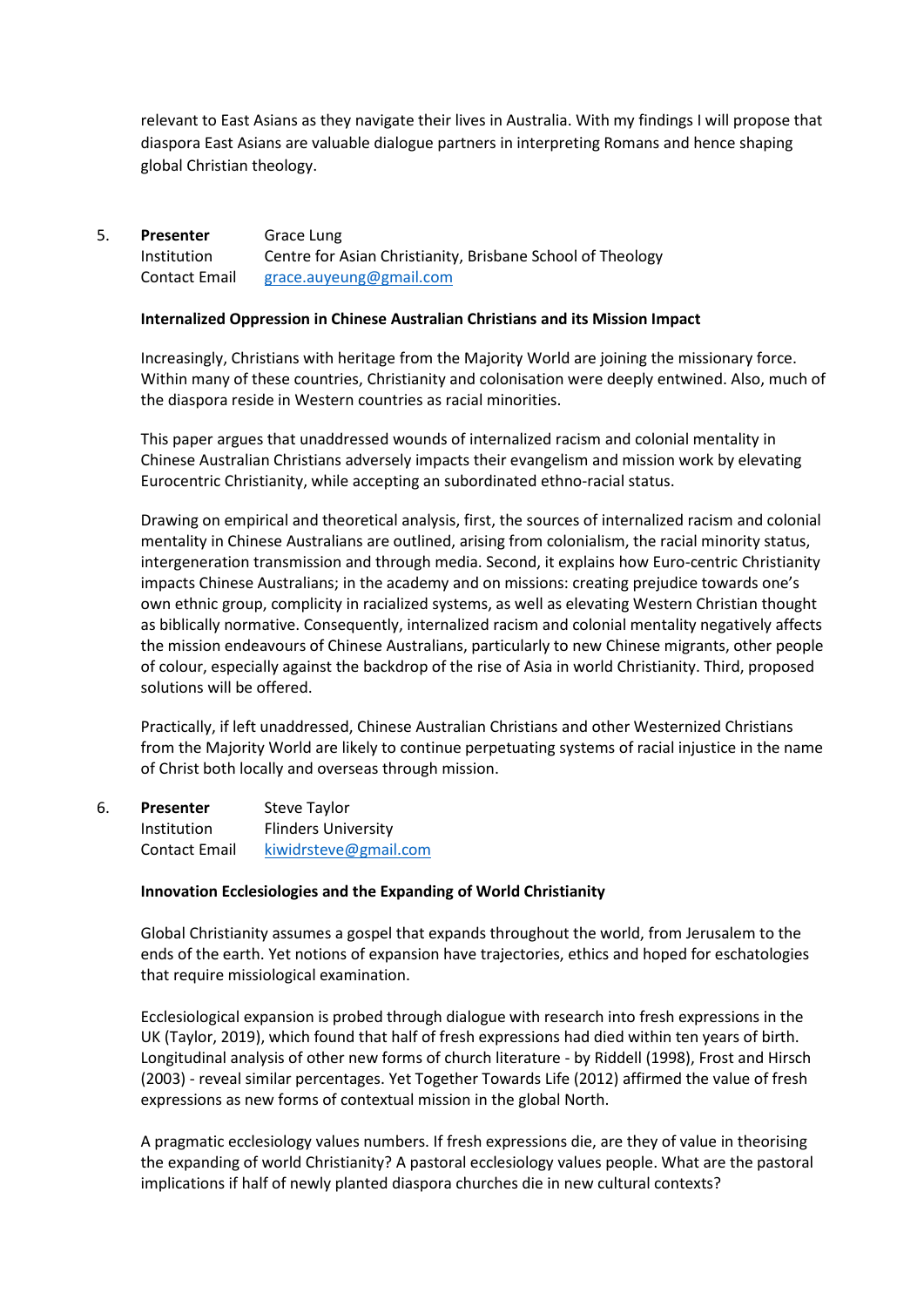This paper responds to these challenges by developing an innovation ecclesiology. An initial globalizing trajectory is followed as Christianity first expands into Europe. The innovative role of Lydia as a church planter in Philippi is read in relation to Mary as a first apostle, commissioned amid the eschatology of death and the trajectory of resurrection. This resonates with Epaphroditus, who despite nearly dying for the gospel, is regarded as valuable (Philippians 2:29). Such an innovation ecclesiology, in which dying is woven into rising, values expansion while providing ethical resources for the pastoral care of those who innovate in world Christianity.

7. **Presenter** Xiaoli Yang Institution Whitley College Contact Email [xyang@whitley.edu.au](mailto:xyang@whitley.edu.au)

#### **Canaan Hymns: Songs from the Fields — A Grassroots Missiology of the Chinese Church Movement**

The 21st century is marked by the exponential growth of Christianity in the Global East outside of Christendom. Over the last thirty years, Canaan Hymns (jianan shixuan, 迦南诗选), nearly two

thousand indigenous songs composed by a rural woman named Lü Xiaomin ( $\Xi$ 小敏, 1970–) have spread and been sung from the underground to the world. They have become the hallmark of the Chinese church and mission movement beyond the borders of the Mainland. Coined as 'God's gift to China', Xiaomin, a junior high school drop-out without any musical training, wrote these songs inspired by the Holy Spirit from the village fields of northern China. Despite ample video clips and documentaries of Xiaomin and Canaan Hymns being made available online, scholarship on their missiology has been underheard and underdeveloped. Drawing from the methodologies of 'lived theology', 'grassroots theology' and 'biography as theology', this paper listens to Xiaomin's life narrative and embodied practice, followed by the themes of inculturation, Spirit-Christology and community in mission. In conversation with missiologists and theologians of the West and Asia such as Bosch, Moltmann and Chan, a trajectory towards a grassroots missiology that is contextual, pneumological and communal may be discerned. In doing so, not only voices from the margins are heard and brought into global conversations, missio Dei is also given new meanings and significance in the context of the contemporary indigenous mission movement.

8. **Presenter** Natalie Swann Institution University of Melbourne Contact Email [nataliemswann@gmail.com](mailto:nataliemswann@gmail.com)

#### **From Every Tribe and Nation": Multiculturalism in Christian Churches in Suburban Melbourne**

This paper analyses everyday multiculturalism in Christian churches in suburban Melbourne. It focuses on how migrants recreate a sense of home in a new church setting. In particular, it explores how they prioritise the values they bring with them and open themselves up to new values through the migration process.

Social science exhibits a tendency to limit studies to a particular ethnic group as a convenient way of limiting scope, which reinforces the assumption that ethnicity is people's primary organising principle. This is confounded by denominational commitment among migrants and the ensuing multicultural congregations this commitment can result in. In contrast, my project is a local Australian ethnography, not one oriented to people of a particular ethnic background.

I participated in worship at three churches in Preston, a middle ring suburb in the north of Melbourne; a multicultural Catholic congregation that worshipped in English, a multicultural Seventh-day Adventist congregation that worshipped in English, and an Arabic Baptist church that worshipped in Arabic and was home to people from a range of countries but mostly Iraq and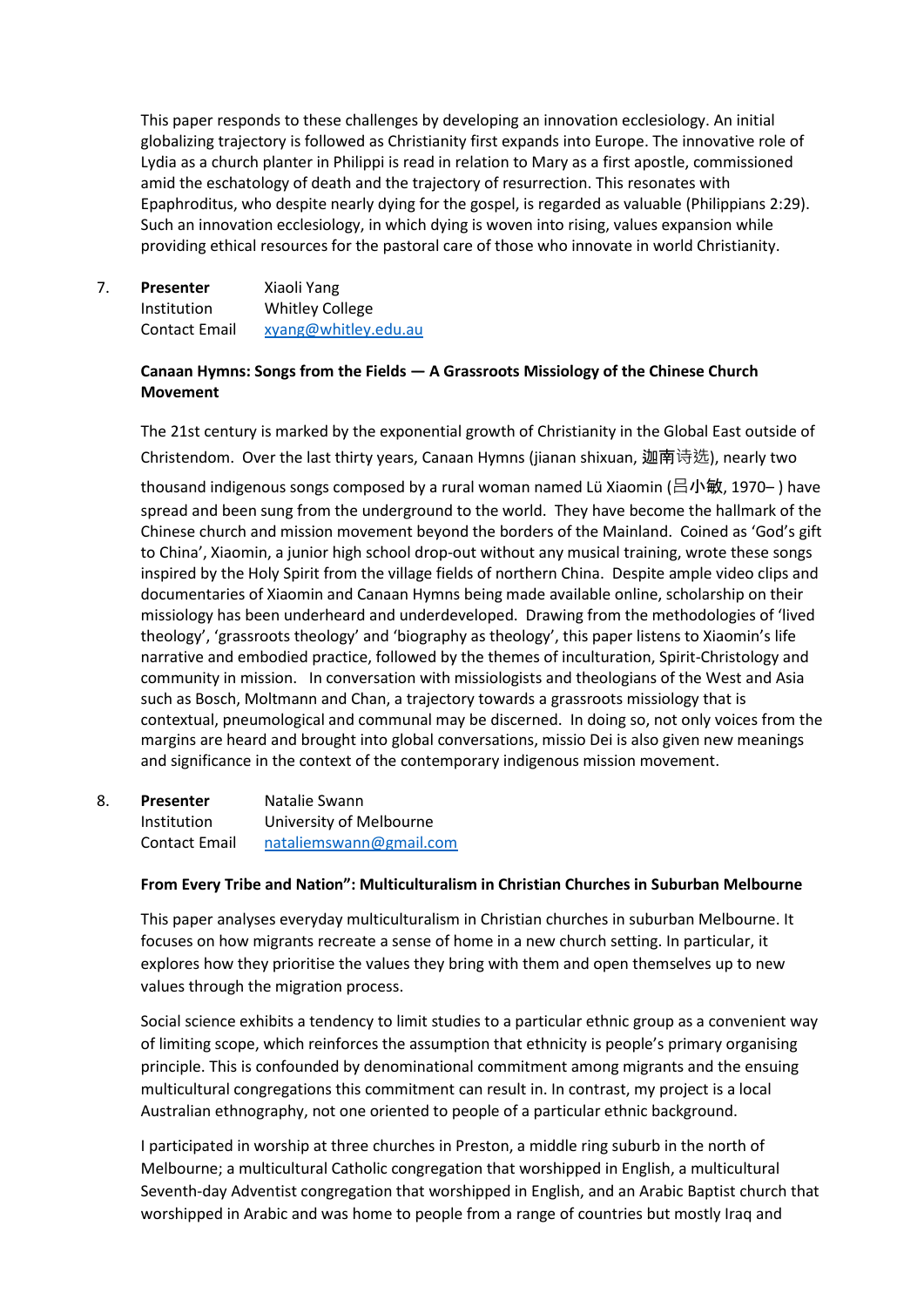Egypt. This project describes these multicultural churches and the intertwined lives and loves of people from different cultural backgrounds is uncommon in the literature. I consider the faith-full way in which my participants think about ethnicity and migration. While not always explicitly theologised, this tendency reflects a deeply-embedded 'theological disposition' that results from Christian liturgical formation. The effect of such formation raises tantalising questions about the moral valuation of the migration experience.

9. **Presenter** Suzanne Rowe Institution Melbourne School of Theology Contact Email [aussiesuzanne@psmail.net](mailto:aussiesuzanne@psmail.net)

#### **Tibetan Diaspora**

Despite coming from varied backgrounds in Tibetan parts of China, places which differ significantly with regard to local languages, cultural expressions, and specifics of religion, Tibetans-in-exile identify as one community.

The presentation would analyse this phenomenon. Relevant factors, including historical, cultural, economic and technological factors, will be touched upon, but most attention will be paid to the roles of religion and politics in shaping the identity of this community.

The presentation will consider opportunities this provides the church and the importance of Western Christians seeking to understand different ways of viewing the world. A sub-theme which will simmer throughout is the way that the Tibetan Buddhism, carried by Tibetans-in-exile, has impacted other parts of the world - especially the West and continues to do so. This topic would be helpful for the church to analyse further as we seek to impact our societies.

10. **Presenter** Phuc Dai Nguyen Institution The Presbyterian Church (U.S.A.) Contact Email [ndaiphuc@yahoo.com](mailto:ndaiphuc@yahoo.com)

#### **Existing on the Threshold Between Two Worlds: A Story of the Immigrant Vietnamese Elders in the United States from the Liminal Perspective**

The two main purposes of this study are to develop a practical theology of liminal space for the immigrant Vietnamese elders and to strategize actions for applying this theology to their processing grief. Being immigrants, the Vietnamese elders naturally grieve the loss of their Vietnamese heritage and homeland. Subsequently, in their new homeland they search for, idealize, and sentimentalize things related to Vietnamese culture. Ultimately, they cease trying to recover what has been lost but continue to struggle with their newfound self-identity. Their new living situation forces them to re-define their social statuses. This often pushes them into the margins of American society. These Vietnamese elders experience migratory grief characterized by a loss of self-identity, the experience of trauma, and a fear of vulnerability. Although social studies and church missions have responded to the needs of the immigrant Vietnamese elders, those efforts do not address the root of this group's issues. This study suggests the immigrant Vietnamese elders are not only capable of overcoming their migratory grief, but also can be pioneers in exercising their liminal creativity in authentic ways. It can be done through the process of re-defining their position (space) with God by exercising their memory via hope as telling a defining story and their imagination in love as seeking a divine appointment. They should first establish their position with God before doing so with other cultures and society in general.